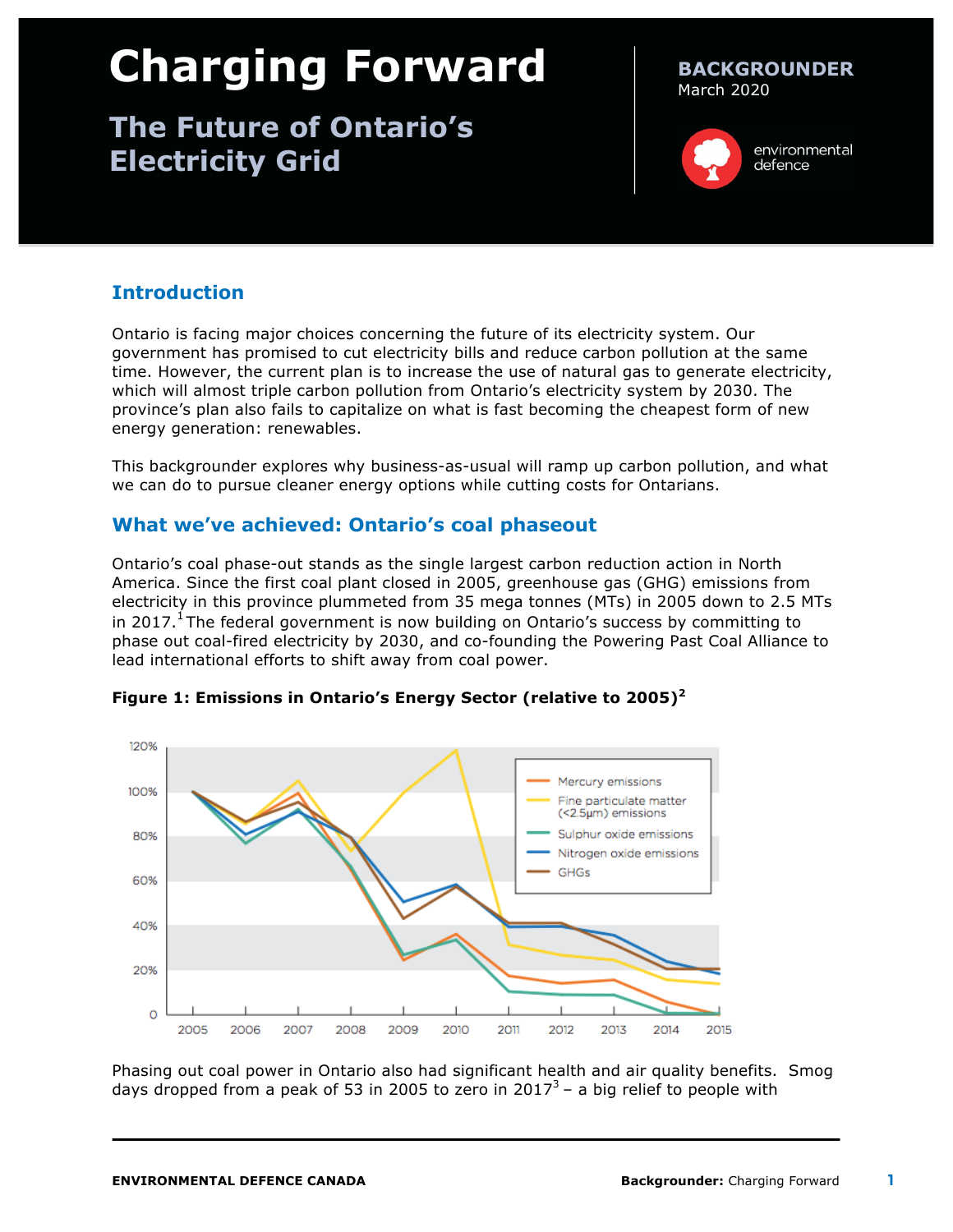asthma and other health conditions. It's estimated that cleaning up Ontario's grid saved \$4.4 billion per year in health, financial, and environmental costs. $4$ 

A clean grid is a foundational step in cutting carbon pollution from all areas of our lives. Ontario's low carbon electricity can be used to power cars, buses, and trucks in place of gasoline and diesel. Adding more fossil fuels to the grid means that everything powered by electricity pollutes more. This could happen in Ontario unless we change course.

## **The Base Case: Where we're going**

Though we have yet to see a new Long-Term Energy Plan or updated electricity plan from the current provincial government, emissions are expected to rise. Ontario's electricity system operator, the IESO, is now forecasting that electricity sector emissions will nearly triple over the next decade, rising from 4 MTs in 2018 to 11 MTs<sup>5</sup> in 2030, an increase of 7MTs.



#### **Figure 2: Electricity Sector GHG Emissions (2020)<sup>6</sup>**

This would undo about a quarter of the greenhouse gas emissions reductions from Ontario's coal phase out. This would also make achieving Ontario's 2030 climate change target nearly impossible. Ontario's Auditor General has identified that the province's plan is between 5 and 12 MTs short of its goal to reduce carbon emissions by 18 MTs by 2030, and this would widen the gap even further (although the Auditor General's report did take into account a smaller increase in electricity emissions).

The projected rise in carbon pollution is the result of increased use of natural gas power plants to meet future electricity demand. Natural gas is responsible for about six percent of electricity generation in Ontario today, and accounts for almost all of the carbon emissions from electricity. The rest of our power comes from a carbon free mix of nuclear, renewables like hydro, wind and solar power, and biofuel.

Natural gas use is projected to increase to fill an upcoming reduction in nuclear capacity. The Pickering nuclear plant is scheduled to retire in 2024 (or later, depending on how long past its retirement date Ontario wants to push the aging plant). Other nuclear reactors are scheduled for refurbishment in the 2020s as well, leaving a hole in electricity generation during peak demand times like hot summer days.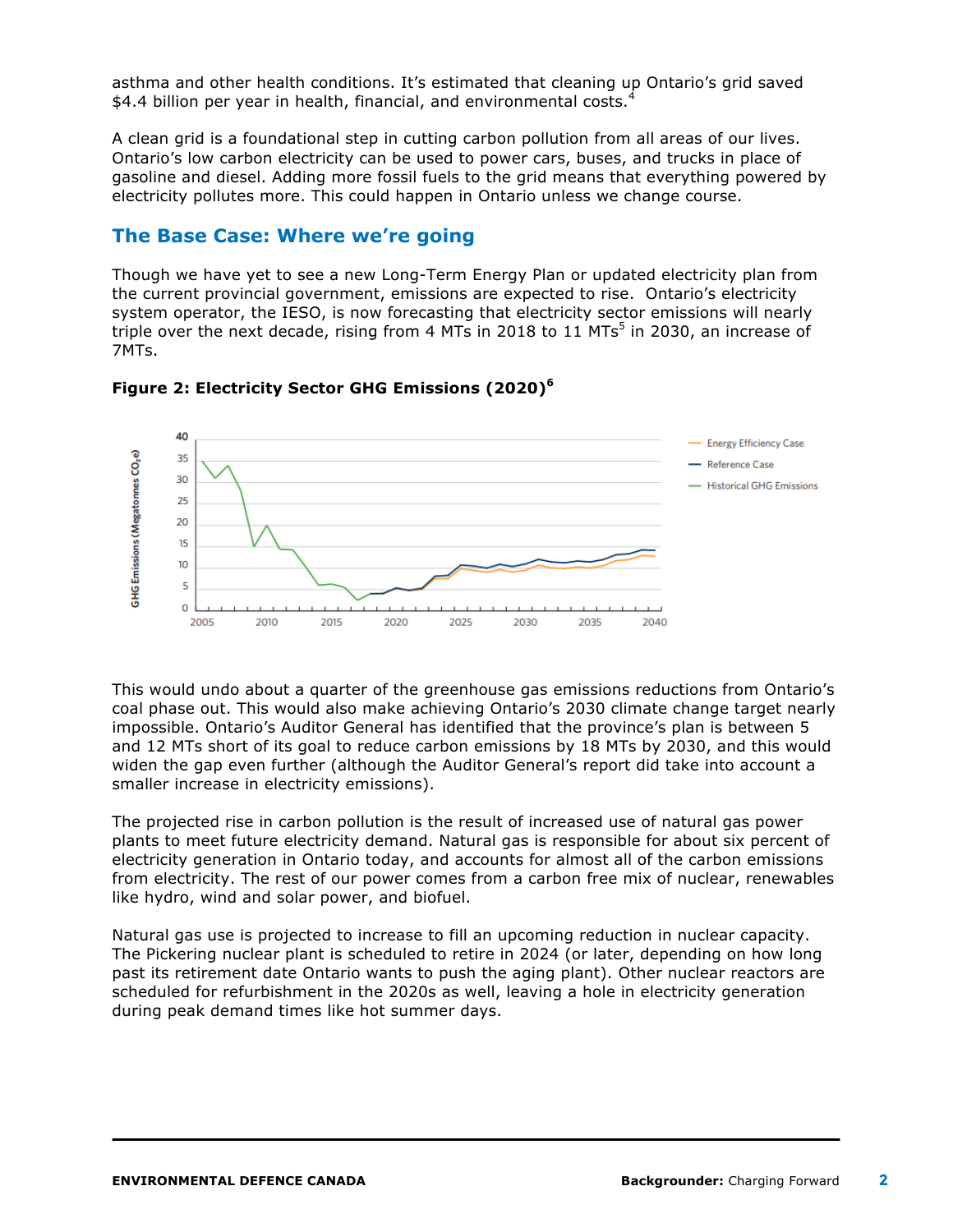

### **Figure 3: Ontario Energy Output by Fuel Type: 2019<sup>7</sup>**

System operators have been planning for this drop in nuclear capacity for a long time. But the forecasted rise in emissions was much smaller before the summer of 2018, when Ontario abruptly cancelled its cap-and-trade system, more than 750 renewable energy contracts, and later that year, many electricity conservation and efficiency programs. The graph below covers the same time period as Figure 2 on the previous page. In this forecast, 2030 GHG emissions rise to only 4 MTs instead of 12 MTs with the cap-and-trade program in place. Even without cap and trade, emissions were projected to rise to just 5MTs in previous scenarios.



#### **Figure 4: Electricity Sector GHG Emissions (2015)<sup>8</sup>**

2016 2017 2018 2019 2020 2021 2022 2023 2024 2025 2026 2027 2028 2029 2030 2031 2032 2033 2034 2035

# **A note on nuclear power**

Relying heavily on nuclear power is also problematic. While nuclear energy doesn't produce any carbon or air pollution, the massive costs of building, refurbishing, and decommissioning nuclear plants mean that nuclear will be pricier than any other electricity source in Ontario.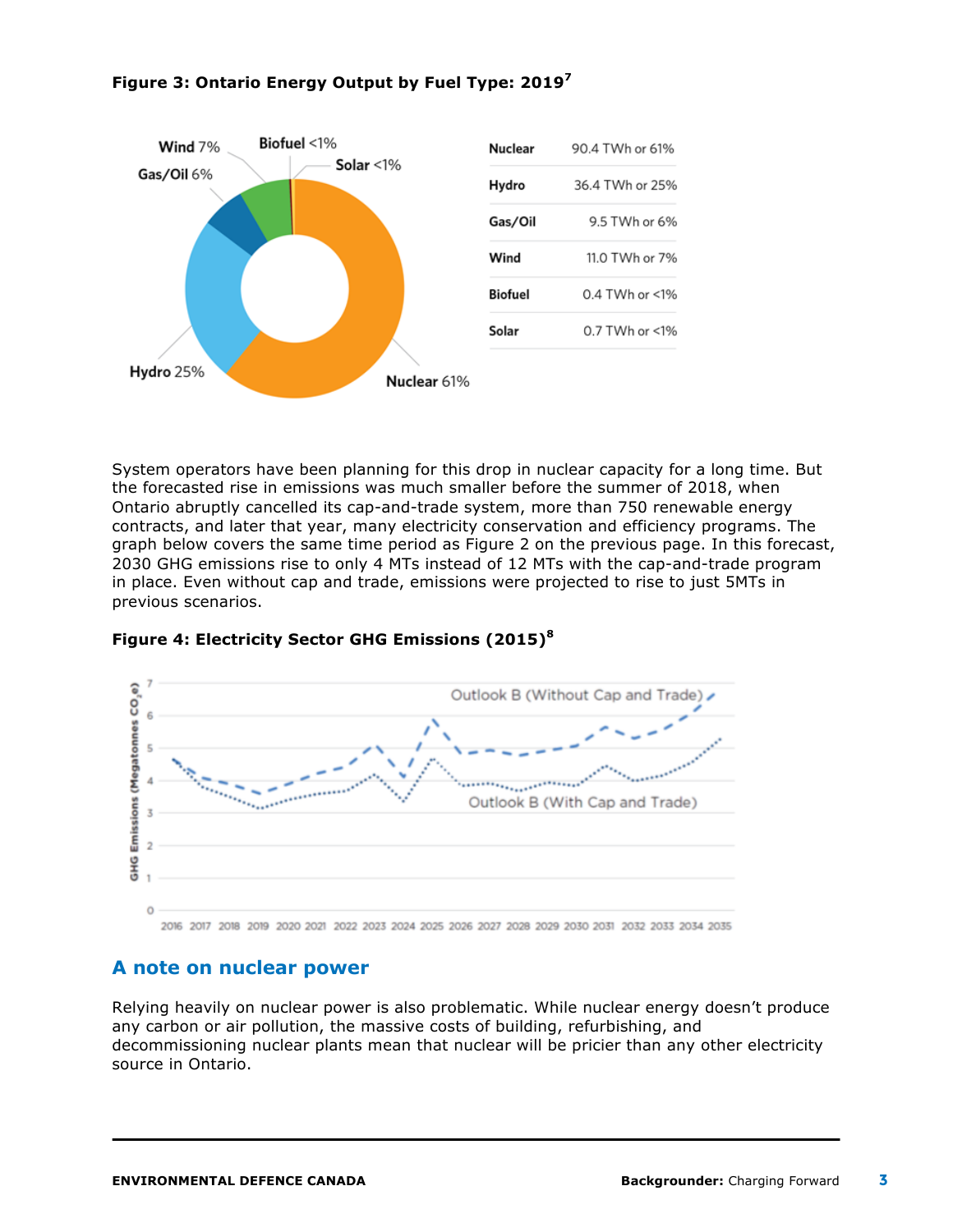Ontario plans to refurbish 10 nuclear reactors at the Darlington and Bruce power plants at estimated costs of \$12.8 billion and \$13 billion respectively.<sup>9</sup> And there is already evidence of cost overruns. If these refurbishments stay on time and on budget, the price of nuclear power in 2025, after considering these costs, is expected to increase to 16.5 c/kwH.<sup>10</sup> By comparison, Ontario secured an average 20-year price of 8.45 cents per kilowatt hour (kWh) for wind power in a competitive procurement in 2014, $^{11}$  and wind prices have trended downwards since then.

Nuclear waste poses challenges as well. Nuclear waste created by power plants in Ontario is extremely hazardous, and some of it could remain so for  $100,000$  years.<sup>12</sup> Currently, lowand intermediate-level wastes are shipped to a storage facility near Kincardine at the Bruce Nuclear site. The plan is to bury the waste deep underground in a "deep geological repository," but Ontario has yet to find a willing host community. High-level radioactive used fuel – much more toxic – is also accumulating, primarily at the three big Ontario plants. No permanent storage site has yet been found.

Though this backgrounder deals predominantly with the plan to increase the use of natural gas, Ontario should also consider reducing its reliance on nuclear power as part of the electricity planning process.

# **Ontario's Opportunity: How to move forward**

Nuclear refurbishments and closures have created an opportunity to continue a shift to cleaner electricity. Instead of ramping up natural gas plants, Ontario can shift to a combination of low-cost renewables, energy efficiency, and other clean solutions. In the long-term, these solutions would also reduce reliance on nuclear power.

Now is an optimal time to make this shift. Renewable energy and other clean technologies are at historic low prices, while nuclear costs in Ontario are rising. Some of Ontario's oldest and most polluting gas plants are about to come off contract. Ontario has a chance to lead a clean energy transition once again.

Here are some of the clean solutions capable of making this shift quickly and affordably.

### **1. Energy efficiency and conservation**

The surest way to cut carbon pollution from electricity is to use less of it. Conservation and efficiency programs help people and businesses do exactly that, often providing loans or incentives to replace older equipment with more efficient versions, upgrade buildings with power-saving lights, or helping consumers shift consumption outside of peak hours. These programs usually meet energy needs with the lowest environmental impact and at very low cost.

Ontario's investment in conservation and energy efficiency programs helped flatten overall electricity demand between 2007 and 2016, even as population and economic activity (GDP) increased.<sup>13</sup> The Province has since scaled back these programs<sup>14</sup> despite the fact that they have been instrumental in reducing peak demand, and cost much less than generating and using the same amount of electricity.

A recent study completed for the Ontario Independent Electricity System Operator (IESO) suggested that future electricity demand could be reduced by 25 per cent over the next 20 years through efficiency measures.<sup>15</sup> This would eliminate the need to expand natural gas use for electricity. According to York University Professor Mark Winfield, energy-efficiency improvements could reduce the need to run natural gas-fired generation, and allow for an earlier retirement of the Pickering nuclear plant.<sup>16</sup>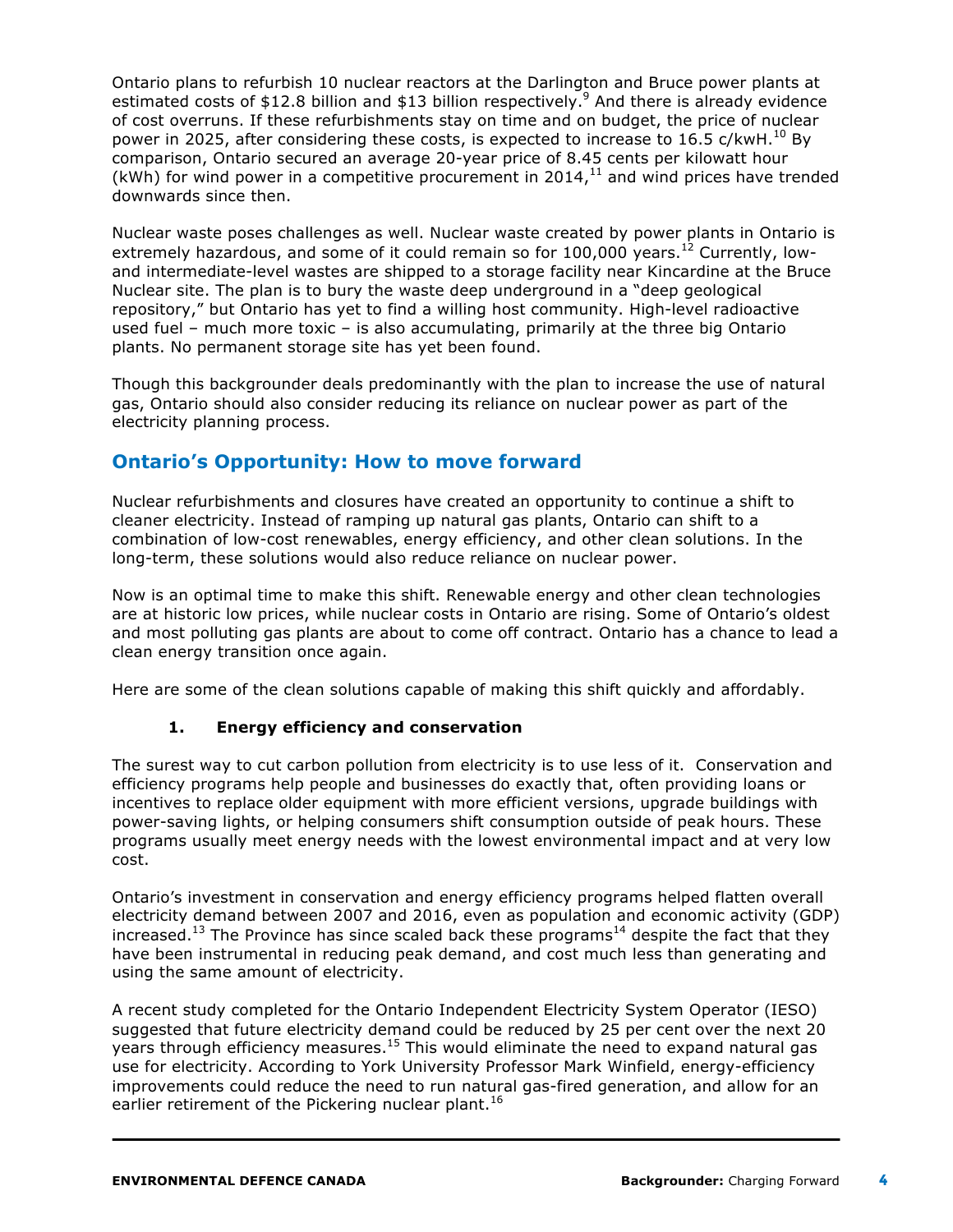Taking a conservation and efficiency route would be cheaper than ramping up natural gas plant activity, as well as being 100% carbon (and all other pollution) free. In 2016, it cost 2.2 cents for Ontario programs to save a kilowatt-hour of electricity. In comparison new natural gas generation costs or nuclear refurbishments range from 8 to 24 cents/kwh. $^{17}$ 

The graph below shows not only the capacity shortfall we're facing in Ontario, but also the potential impact that simply maintaining Ontario's current efficiency programs would have in filling the gap. Increasing these programs could have an even greater impact.



**Figure 5: Ontario's Electricity Capacity Shortfall<sup>18</sup>**

Conservation and efficiency programs also bring more jobs to Ontario than importing more natural gas from out of province. Workers are needed to install energy-efficient lighting, air conditioning, insulation, and other technologies for homes and businesses. A 2018 report from Clean Energy Canada found that implementing extended measures for electricity efficiency would add 200,930 job years in Ontario between 2017 and  $2030^{19}$  over the business-as-usual scenario.

### 2. **Renewable energy and storage**

Ontario's electricity planning process should acknowledge the reality of a drastically changed energy economy in which many renewable energy options are costcompetitive or cheaper than fossil fuels. Combining renewable energy sources like wind, solar and hydro power, with storage technologies to use power when it's most needed, makes them an even more attractive solution.

Renewables like wind and solar power have long been blamed for increases in electricity bills. But in reality, they play a small role. In 2016 wind power made up 6 per cent of the average residential electricity bill, and solar power 5 per cent.

A study commissioned by Environmental Defence in 2016 showed that, when factoring in the impact of natural gas contracts on the Global Adjustment charge, natural gas cost an average 21.50  $c/kwh.<sup>20</sup>$  By comparison, renewable wind power was much cheaper, at 12.64 c/kwh.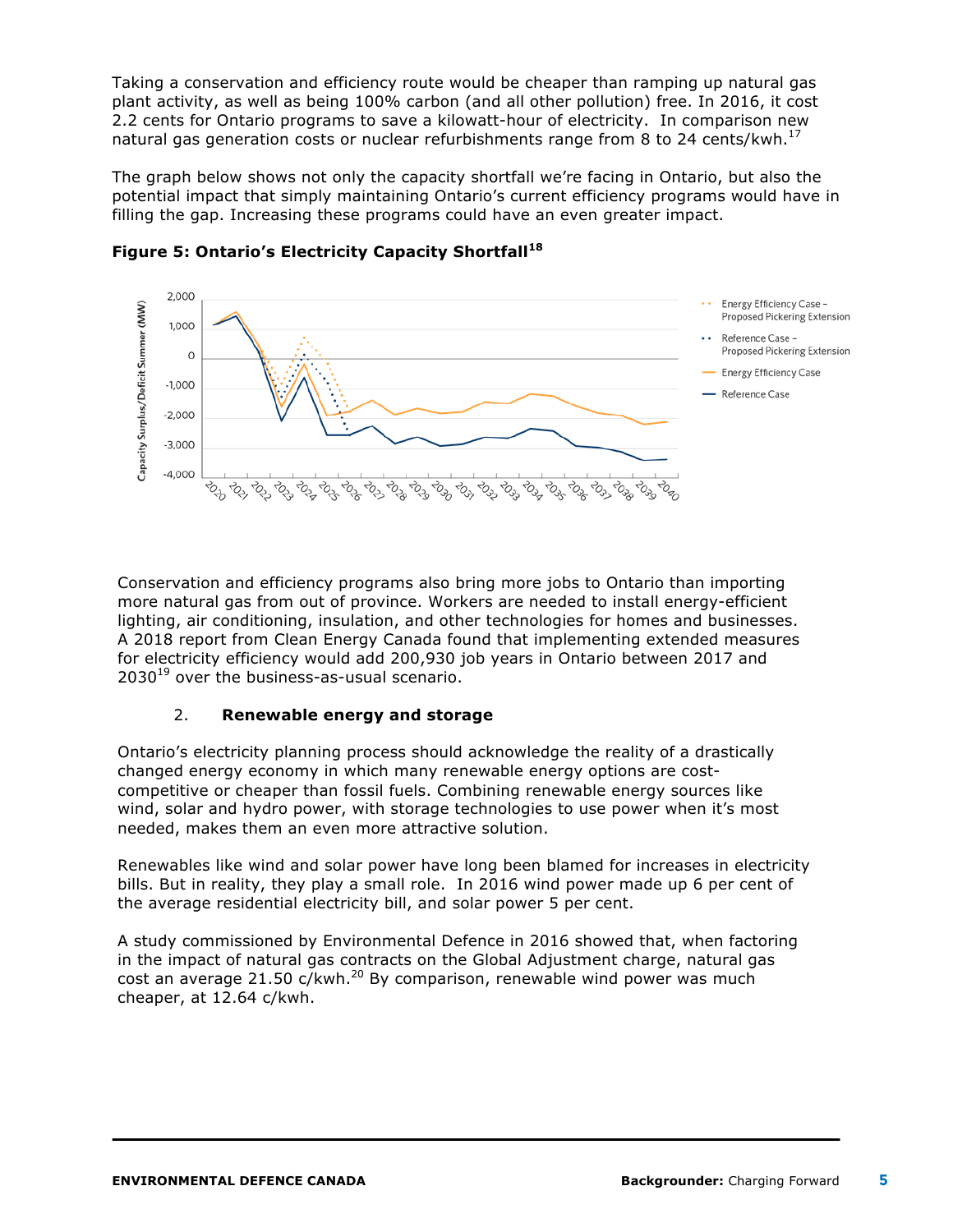**Figure 6: Cost of Wind Power vs Gas Power, 2016<sup>21</sup>**

| <b>Power</b><br><b>Source</b> | (TWh) | averaged<br>cents/kwh |
|-------------------------------|-------|-----------------------|
| Wind                          | 11.9  | \$12.64               |
| Gas                           | 9.6   | \$21.50               |

Renewables are also often mistakenly blamed for higher Global Adjustment costs (the difference between fixed, contracted prices Ontario pays to electricity producers and the market price). But nuclear power makes up by far the largest component of the Global Adjustment at 43 per cent, and natural gas was the second highest at 14 per  $cent<sup>22</sup>$ 



#### **Figure 7. Breakdown of Global Adjustment, 2016<sup>23</sup>**

In addition, renewable energy costs have plummeted since the first green energy contracts were negotiated. For example, the cost of electricity produced by the Nation Rise Wind Farm, which was cancelled by Environment Minister Jeff Yurek in 2019, was only 7 cents/kwh. $^{24}$  Between 2018 and 2019, Alberta bought solar and wind power for 3.9 and 4.8 cents per kwh respectively.<sup>25</sup> Wind power costs are projected to decline further everywhere as the technology continues to improve. $^{26}$ 

The cost of energy storage technologies, which store energy from sources like wind, solar, and hydro when they're not needed on the grid, is also coming down fast.<sup>27</sup> This opens up opportunities to install renewables together with storage technologies like batteries, ensuring power is available at peak demand times. A 2019 study calculated that as the costs of batteries decline, the cost of supplying electricity with renewables and battery storage would be cheaper than nuclear power in Ontario. $^{28}$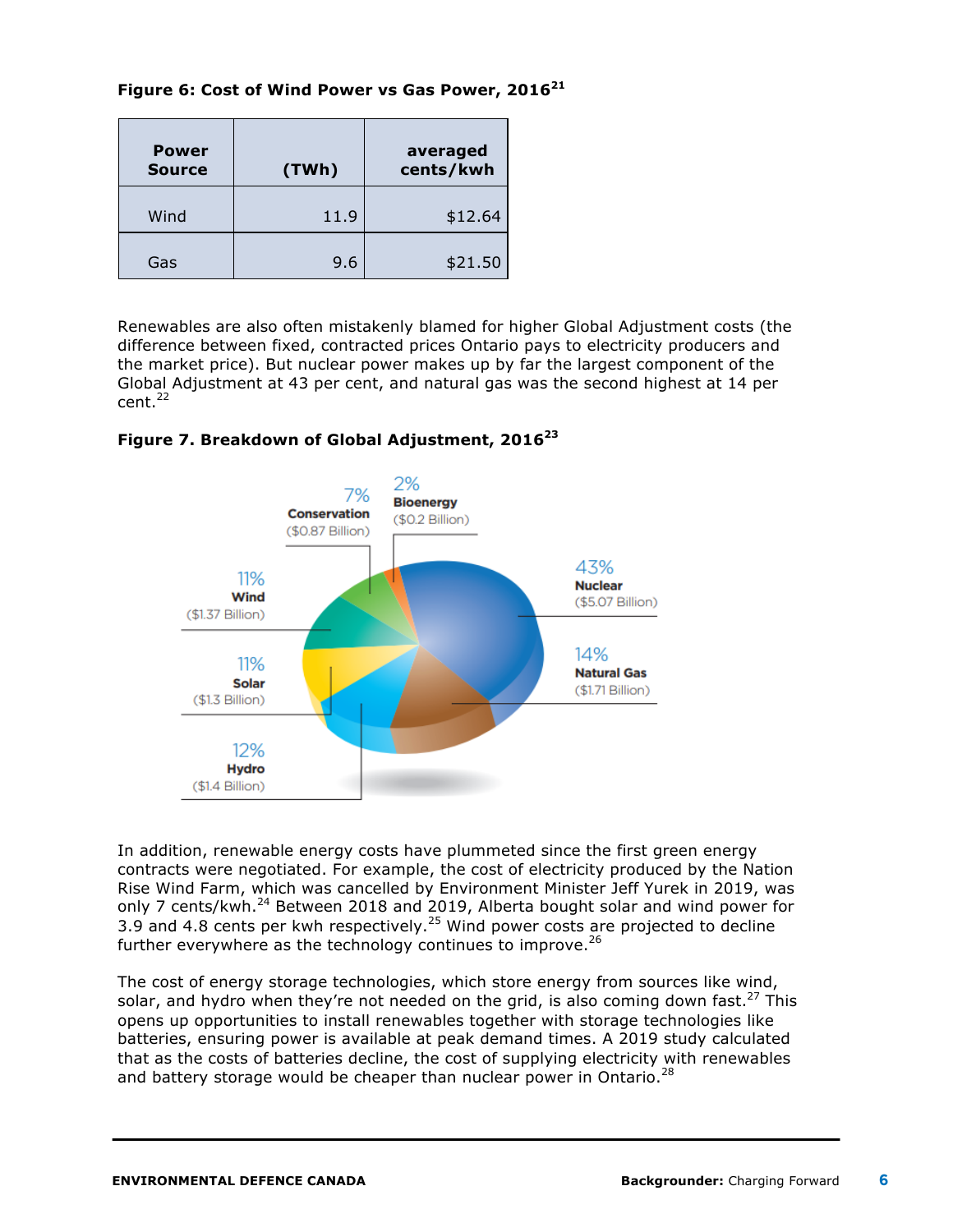### 3. **Importing clean hydro power from Quebec**

A third opportunity for Ontario is to import more hydroelectricity from Quebec. Quebec boasts the world's fourth-largest hydropower system, and is looking to increase electricity exports to bring in revenue. Quebec also has extra capacity in summer when Ontario needs it most.<sup>29</sup>

Ontario has existing exchange agreements with Quebec, and likely could buy more. In 2017 Quebec offered 8 billion kWh per year for 20 years at at  $5c/kwh<sup>30</sup>$  which is cheaper than gas, nuclear, wind, or solar  $-$  Ontario rejected the offer.<sup>31</sup> Hydro One is investing \$24.4 million to increase its ability to import power from Quebec by 1,650 megawatts (MW) during Ontario's annual peak demand. This upgrade will be completed by December 2022, when the first two Pickering nuclear reactors (1,030 MW) are scheduled to shut down. $32$ 

To import larger amounts of electricity from Quebec, Ontario would need to further enhance tie-ins and interconnections with Quebec, which would take longer than boosting efficiency programs and/or increasing renewable energy with storage. The IESO has outlined a few options for timelines, estimating the cost of these options to be "as high as \$1.4 billion, including the cost of the new timeline, as well as required upgrades to the eastern Ontario transmission system."<sup>33</sup> This highest cost estimate would still be much cheaper than the current plan to refurbish 10 nuclear reactors at the Darlington and Bruce power plants, estimated at \$12.8 billion and \$13 billion respectively, as cited earlier.

# **Conclusion**

Ontario has many options available to keep its grid low carbon and keep costs down.

The decision on which electricity pathway to take could mean the difference between Ontario meeting its climate change targets or blowing through them. It could also mean Ontarians getting locked into decades of increasingly expensive high-carbon energy while the rest of the world transitions to cleaner sources.

Planning needs to start soon, and the public needs to know what options are available to us. The choices made in the coming years about electricity generation will have huge impacts for years to come.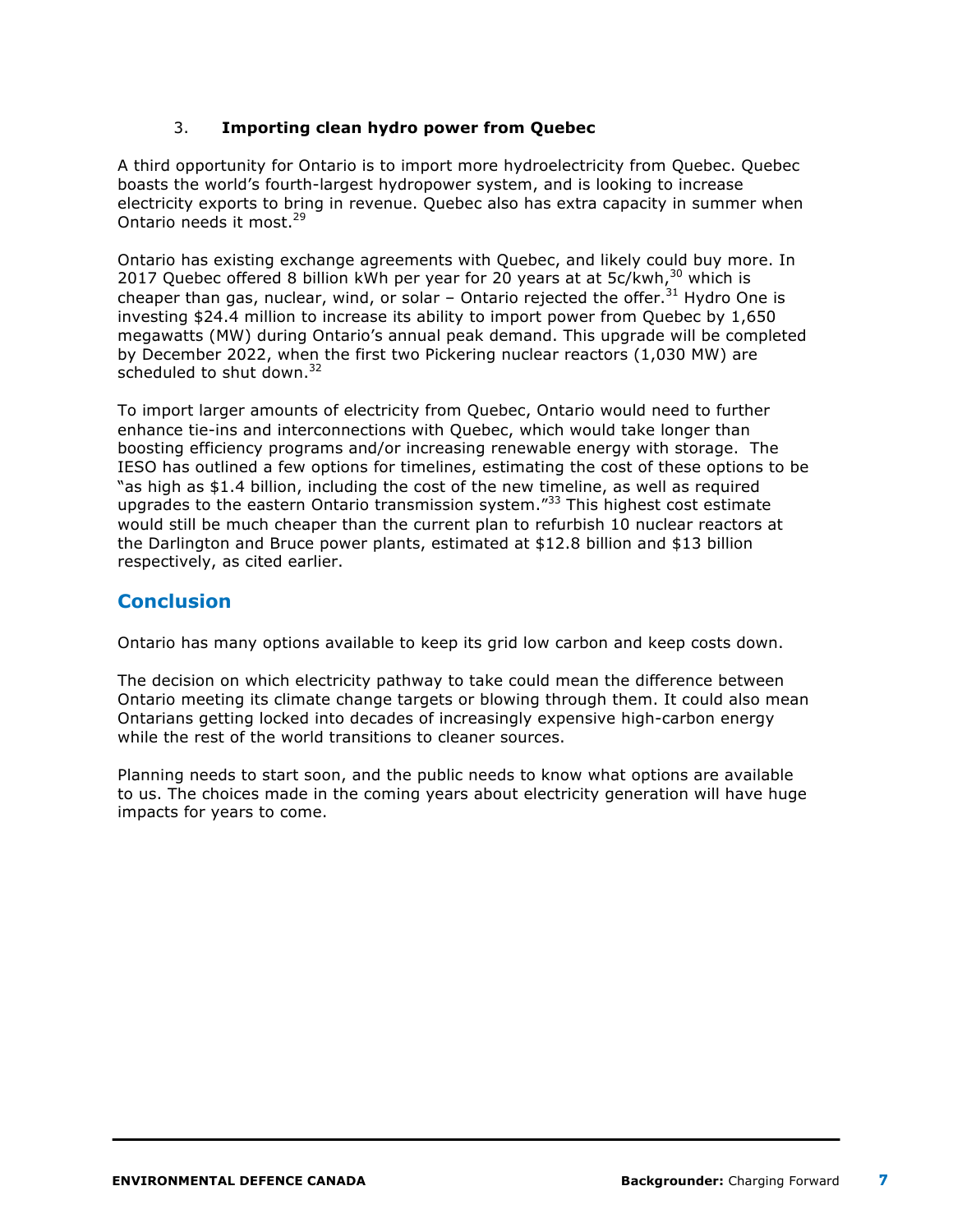# **Endnotes**

1. IESO (2020). Annual Planning Outlook. Available at: http://www.ieso.ca/en/Sector-Participants/Planning-and-Forecasting/Annual-Planning-Outlook

2. IESO (2016). MODULE 1: State of the Electricity System: 10-Year Review. Available at: http://ieso.ca/Documents/OPO/MODULE-1-State-of-the-Electricity-System-20160901.pdf

3. Ontario Ministry of the Environment, Conservation and Parks (2017). Air Quality in Ontario 2017 Report. Available at: https://www.ontario.ca/document/air-quality-ontario-2017-report

4. Ontario Ministry of Energy, Northern Development and Mines (2017). The End of Coal. Available at: https://www.ontario.ca/page/end-coal

5. IESO (2020). Annual Planning Outlook. Available at: http://www.ieso.ca/en/Sector-Participants/Planning-and-Forecasting/Annual-Planning-Outlook

6. Ibid.

7. IESO (2020). Supply Overview: Transmission-Connected Generation. Available at: http://www.ieso.ca/Power-Data/Supply-Overview/Transmission-Connected-Generation

8. Navigant Consulting (2017). Conservation Framework Mid-Term Review. Prepared for IESO. Available at:

http://www.ieso.ca/-/media/Files/IESO/Document-Library/engage/cf/CF-20170720-Climate-Change-Summary.pdf?la=en

9. Ramana, MV and Wei, Xiao (2020). The Conversation. Available at: https://theconversation.com/why-ontario-must-rethink-its-nuclear-refurbishment-plans-127667

10. Ontario Clean Air Alliance Research (2018). Available at: http://www.cleanairalliance.org/wp-content/uploads/2017/02/prices-2018.pdf

11. Canadian Wind Energy Association (2019). Available at: https://canwea.ca/wind-energy/ontario-market-profile/

12. Sorensen, Eric (2019). Global News. Available at:

https://globalnews.ca/news/5329835/canadas-nuclear-waste-to-be-buried-in-deep-undergroundrepository/

13. Environmental Commissioner of Ontario (2019). 2019 Energy Conservation Progress Report. Available at: https://docs.assets.eco.on.ca/reports/energy/2019/why-energy-conservation-01.pdf

14. Ministry of Energy, Northern Development and Mines (2019). Available at: https://news.ontario.ca/mndmf/en/2019/03/ford-government-taking-bold-action-to-fix-hydromess.html

15. IESO (2019). Conservation Achievable Potential Study: http://www.ieso.ca/2019-conservation-achievable-potential-study

16. Winfield, Mark (2020). The Conversation. Available at: https://theconversation.com/energy-conservation-needs-to-take-centre-stage-in-ontario-131183

17. Efficiency Canada (2019). Available at: https://www.efficiencycanada.org/ontario-government-breaks-promise-to-support-electricityconservation/